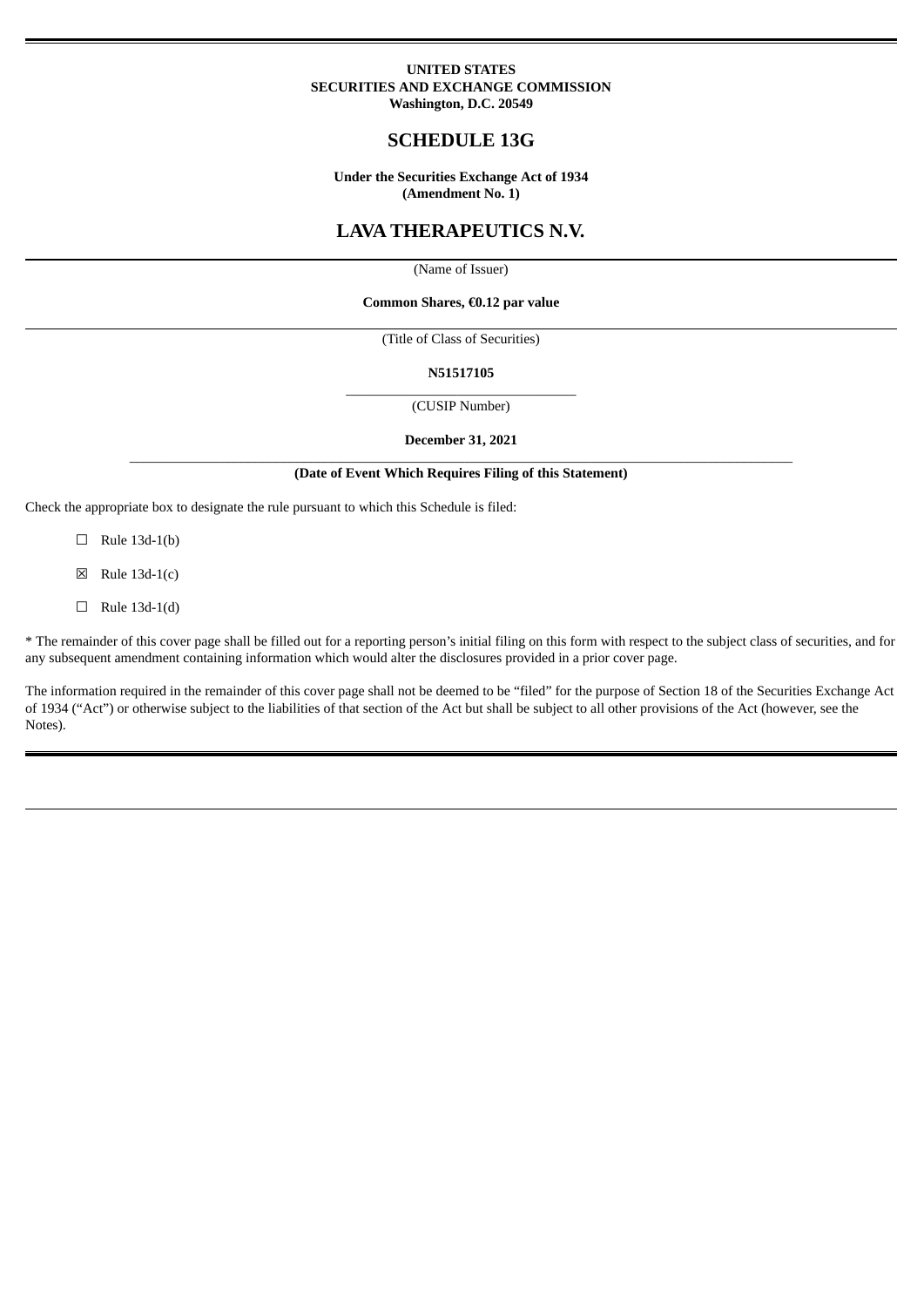## **CUSIP No. N51517105**

| $\mathbf{1}$            | NAME OF REPORTING PERSON                                                            |                                                   |                                 |  |  |  |  |
|-------------------------|-------------------------------------------------------------------------------------|---------------------------------------------------|---------------------------------|--|--|--|--|
|                         |                                                                                     |                                                   |                                 |  |  |  |  |
|                         |                                                                                     | Redmile Group, LLC                                |                                 |  |  |  |  |
| $\overline{2}$          | CHECK THE APPROPRIATE BOX IF A MEMBER OF A GROUP (SEE INSTRUCTIONS)                 |                                                   |                                 |  |  |  |  |
|                         | $(A)$ $\square$                                                                     |                                                   |                                 |  |  |  |  |
|                         | $(B)$ $\square$                                                                     |                                                   |                                 |  |  |  |  |
| $\overline{\mathbf{3}}$ | <b>SEC USE ONLY</b>                                                                 |                                                   |                                 |  |  |  |  |
| 4                       | CITIZENSHIP OR PLACE OF ORGANIZATION                                                |                                                   |                                 |  |  |  |  |
|                         | <b>Delaware</b>                                                                     |                                                   |                                 |  |  |  |  |
|                         |                                                                                     | 5                                                 | <b>SOLE VOTING POWER</b>        |  |  |  |  |
|                         | <b>NUMBER OF</b>                                                                    |                                                   |                                 |  |  |  |  |
|                         | <b>SHARES</b><br><b>BENEFICIALLY</b>                                                |                                                   | $\bf{0}$                        |  |  |  |  |
|                         | <b>OWNED BY</b>                                                                     | 6                                                 | <b>SHARED VOTING POWER</b>      |  |  |  |  |
|                         | <b>EACH</b>                                                                         |                                                   |                                 |  |  |  |  |
|                         | <b>REPORTING</b>                                                                    |                                                   | $2,816,196$ <sup>(1)</sup>      |  |  |  |  |
| <b>PERSON WITH</b>      |                                                                                     | $\overline{7}$                                    | <b>SOLE DISPOSITIVE POWER</b>   |  |  |  |  |
|                         |                                                                                     |                                                   | $\bf{0}$                        |  |  |  |  |
|                         |                                                                                     | 8                                                 | <b>SHARED DISPOSITIVE POWER</b> |  |  |  |  |
|                         |                                                                                     |                                                   | $2,816,196$ <sup>(1)</sup>      |  |  |  |  |
| $\overline{9}$          | AGGREGATE AMOUNT BENEFICIALLY OWNED BY EACH REPORTING PERSON                        |                                                   |                                 |  |  |  |  |
|                         | $2,816,196$ <sup>(1)</sup>                                                          |                                                   |                                 |  |  |  |  |
| <b>10</b>               | CHECK IF THE AGGREGATE AMOUNT IN ROW (9) EXCLUDES CERTAIN SHARES (SEE INSTRUCTIONS) |                                                   |                                 |  |  |  |  |
|                         |                                                                                     |                                                   |                                 |  |  |  |  |
| 11                      |                                                                                     | PERCENT OF CLASS REPRESENTED BY AMOUNT IN ROW (9) |                                 |  |  |  |  |
|                         | $10.9\%^{(2)}$                                                                      |                                                   |                                 |  |  |  |  |
|                         |                                                                                     |                                                   |                                 |  |  |  |  |
| <b>12</b>               | TYPE OF REPORTING PERSON (SEE INSTRUCTIONS)                                         |                                                   |                                 |  |  |  |  |
|                         | <b>IA, OO</b>                                                                       |                                                   |                                 |  |  |  |  |

(1) Redmile Group, LLC's beneficial ownership of the Issuer's common shares ("Common Shares") is comprised of 2,816,196 Common Shares owned by certain private investment vehicles managed by Redmile Group, LLC, including Redmile Biopharma Investments II, L.P., which Common Shares may be deemed beneficially owned by Redmile Group, LLC as investment manager of such private investment vehicles. The reported securities may also be deemed beneficially owned by Jeremy C. Green as the principal of Redmile Group, LLC. Redmile Group, LLC and Mr. Green each disclaim beneficial ownership of these shares, except to the extent of its or his pecuniary interest in such shares, if any.

(2) Percentage based on 25,775,538 Common Shares outstanding as of September 30, 2021 as reported by the Issuer in its Unaudited Condensed Consolidated Interim Financial Statements as of and for the three and nine months ended September 30, 2021, an exhibit to the Form 6-K filed with the Securities and Exchange Commission on November 15, 2021 (the "Form 6-K").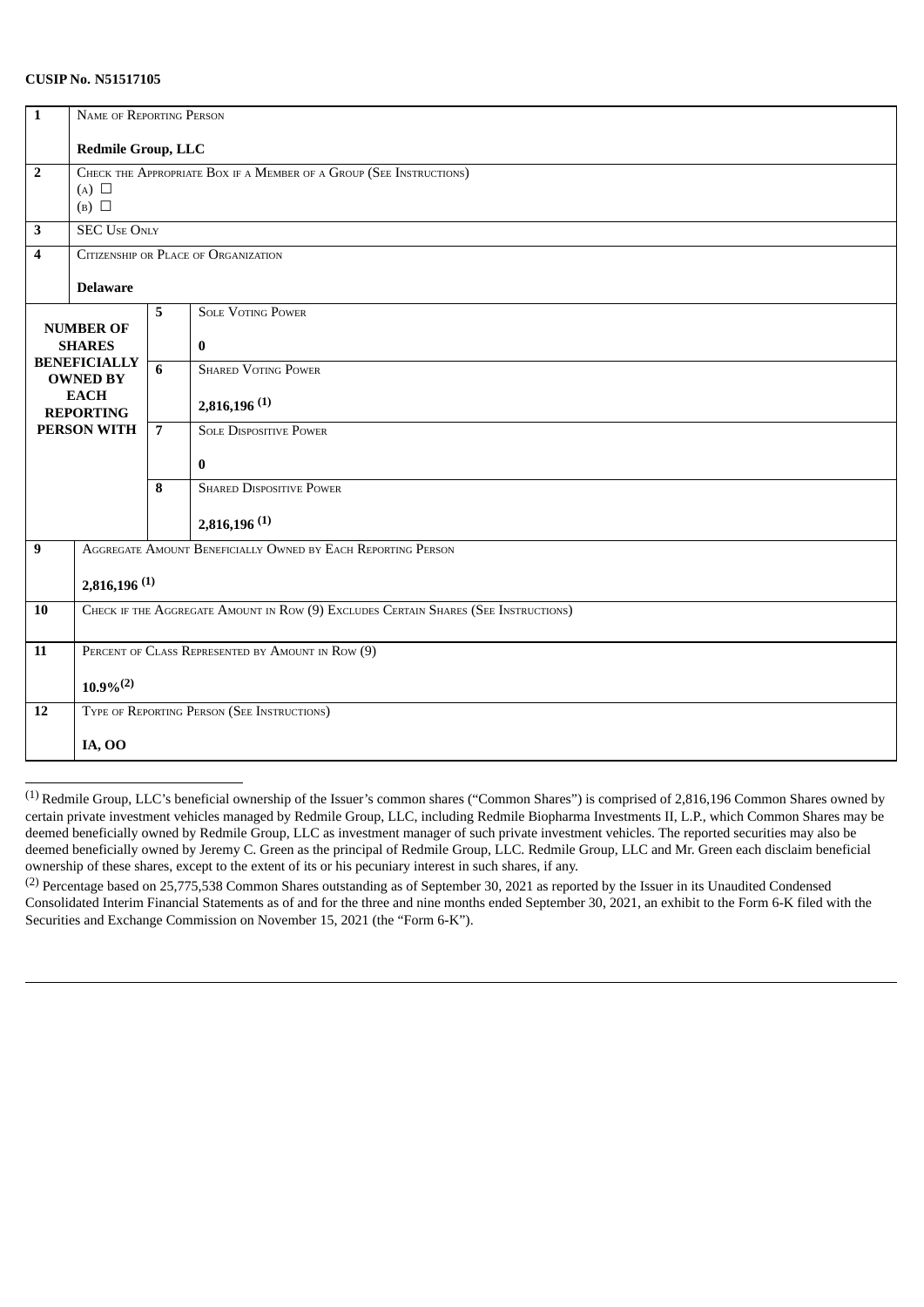## **CUSIP No. N51517105**

| $\mathbf{1}$       | NAME OF REPORTING PERSON                                                            |                |                                                   |  |  |  |  |
|--------------------|-------------------------------------------------------------------------------------|----------------|---------------------------------------------------|--|--|--|--|
|                    |                                                                                     |                |                                                   |  |  |  |  |
|                    | Jeremy C. Green                                                                     |                |                                                   |  |  |  |  |
| $\overline{2}$     | CHECK THE APPROPRIATE BOX IF A MEMBER OF A GROUP (SEE INSTRUCTIONS)                 |                |                                                   |  |  |  |  |
|                    | $(A)$ $\square$                                                                     |                |                                                   |  |  |  |  |
|                    | $(B)$ $\square$                                                                     |                |                                                   |  |  |  |  |
| 3                  | <b>SEC USE ONLY</b>                                                                 |                |                                                   |  |  |  |  |
| 4                  | CITIZENSHIP OR PLACE OF ORGANIZATION                                                |                |                                                   |  |  |  |  |
|                    | <b>United Kingdom</b>                                                               |                |                                                   |  |  |  |  |
|                    |                                                                                     | 5              | <b>SOLE VOTING POWER</b>                          |  |  |  |  |
|                    | <b>NUMBER OF</b>                                                                    |                |                                                   |  |  |  |  |
|                    | <b>SHARES</b>                                                                       |                | $\bf{0}$                                          |  |  |  |  |
|                    | <b>BENEFICIALLY</b><br><b>OWNED BY</b>                                              | 6              | <b>SHARED VOTING POWER</b>                        |  |  |  |  |
|                    | <b>EACH</b>                                                                         |                |                                                   |  |  |  |  |
|                    | <b>REPORTING</b>                                                                    |                | $2,816,196^{(3)}$                                 |  |  |  |  |
| <b>PERSON WITH</b> |                                                                                     | $\overline{7}$ | <b>SOLE DISPOSITIVE POWER</b>                     |  |  |  |  |
|                    |                                                                                     |                | $\bf{0}$                                          |  |  |  |  |
|                    |                                                                                     | 8              | <b>SHARED DISPOSITIVE POWER</b>                   |  |  |  |  |
|                    |                                                                                     |                | $2,816,196$ <sup>(3)</sup>                        |  |  |  |  |
| 9                  | AGGREGATE AMOUNT BENEFICIALLY OWNED BY EACH REPORTING PERSON                        |                |                                                   |  |  |  |  |
|                    | $2,816,196^{(3)}$                                                                   |                |                                                   |  |  |  |  |
| 10                 | CHECK IF THE AGGREGATE AMOUNT IN ROW (9) EXCLUDES CERTAIN SHARES (SEE INSTRUCTIONS) |                |                                                   |  |  |  |  |
|                    |                                                                                     |                |                                                   |  |  |  |  |
| 11                 |                                                                                     |                | PERCENT OF CLASS REPRESENTED BY AMOUNT IN ROW (9) |  |  |  |  |
|                    | $10.9\%^{(4)}$                                                                      |                |                                                   |  |  |  |  |
| 12                 | TYPE OF REPORTING PERSON (SEE INSTRUCTIONS)                                         |                |                                                   |  |  |  |  |
|                    |                                                                                     |                |                                                   |  |  |  |  |
|                    | IN, HC                                                                              |                |                                                   |  |  |  |  |

(3) Jeremy C. Green's beneficial ownership of Common Shares is comprised of 2,816,196 Common Shares owned by certain private investment vehicles managed by Redmile Group, LLC, including Redmile Biopharma Investments II, L.P., which Common Shares may be deemed beneficially owned by Redmile Group, LLC as investment manager of such private investment vehicles. The reported securities may also be deemed beneficially owned by Jeremy C. Green as the principal of Redmile Group, LLC. Redmile Group, LLC and Mr. Green each disclaim beneficial ownership of these shares, except to the extent of its or his pecuniary interest in such shares, if any.

(4) Percentage based on 25,775,538 Common outstanding as of September 30, 2021, as reported by the Issuer in the Form 6-K.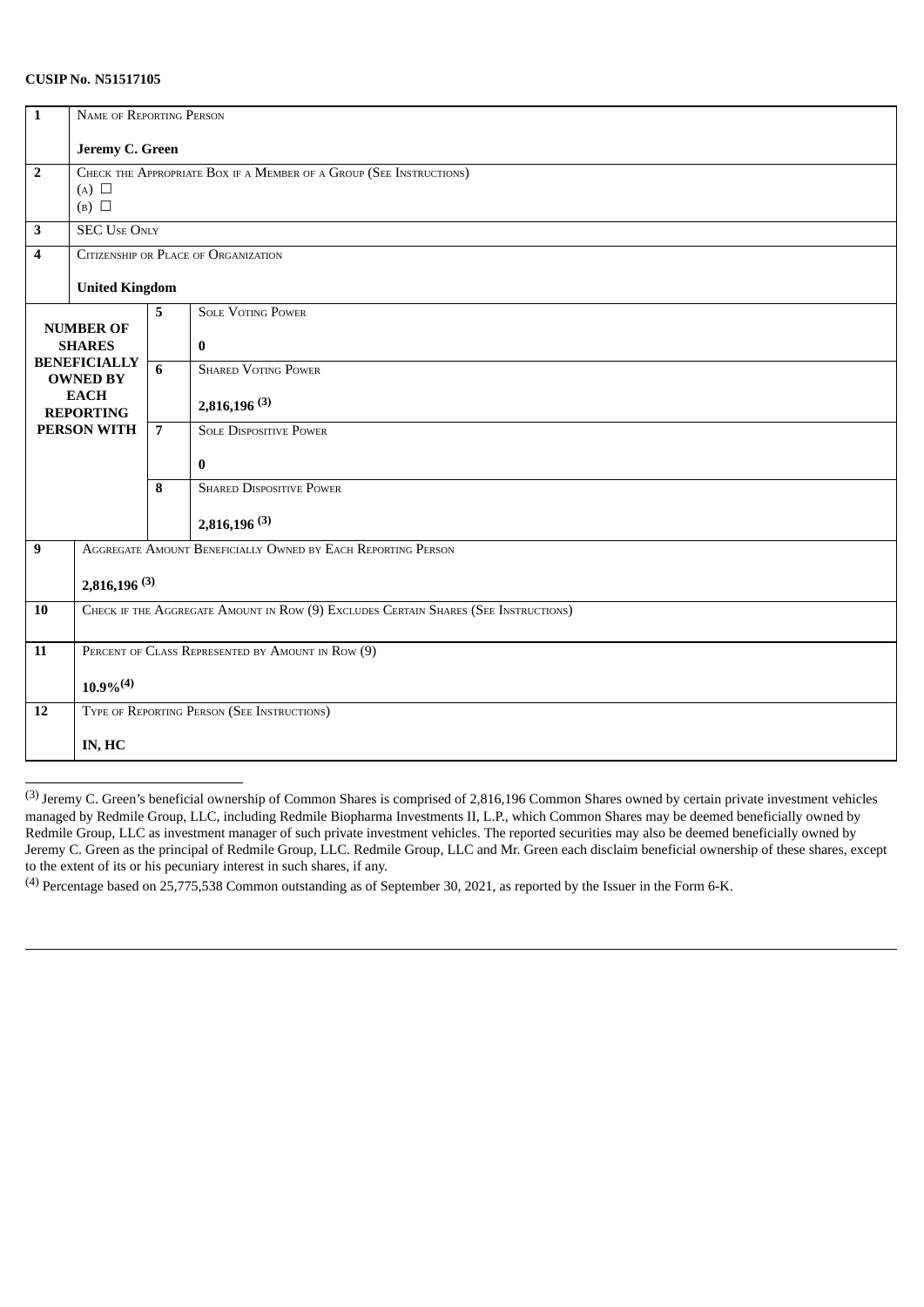# **CUSIP No. N51517105**

| $\mathbf{1}$            | NAME OF REPORTING PERSON                                                            |                |                                 |  |  |  |  |
|-------------------------|-------------------------------------------------------------------------------------|----------------|---------------------------------|--|--|--|--|
|                         |                                                                                     |                |                                 |  |  |  |  |
|                         | Redmile Biopharma Investments II, L.P.                                              |                |                                 |  |  |  |  |
| $\overline{2}$          | CHECK THE APPROPRIATE BOX IF A MEMBER OF A GROUP (SEE INSTRUCTIONS)                 |                |                                 |  |  |  |  |
|                         | $(A)$ $\square$<br>$(B)$ $\square$                                                  |                |                                 |  |  |  |  |
|                         |                                                                                     |                |                                 |  |  |  |  |
| 3                       | <b>SEC USE ONLY</b>                                                                 |                |                                 |  |  |  |  |
| $\overline{\mathbf{4}}$ | CITIZENSHIP OR PLACE OF ORGANIZATION                                                |                |                                 |  |  |  |  |
|                         |                                                                                     |                |                                 |  |  |  |  |
|                         | <b>Delaware</b>                                                                     |                |                                 |  |  |  |  |
|                         |                                                                                     | 5              | <b>SOLE VOTING POWER</b>        |  |  |  |  |
|                         | <b>NUMBER OF</b>                                                                    |                |                                 |  |  |  |  |
|                         | <b>SHARES</b><br><b>BENEFICIALLY</b>                                                |                | $\bf{0}$                        |  |  |  |  |
|                         | <b>OWNED BY</b>                                                                     | 6              | <b>SHARED VOTING POWER</b>      |  |  |  |  |
|                         | <b>EACH</b>                                                                         |                |                                 |  |  |  |  |
|                         | <b>REPORTING</b>                                                                    | $\overline{7}$ | 2,074,372                       |  |  |  |  |
|                         | <b>PERSON WITH</b>                                                                  |                | <b>SOLE DISPOSITIVE POWER</b>   |  |  |  |  |
|                         |                                                                                     |                | $\bf{0}$                        |  |  |  |  |
|                         |                                                                                     |                |                                 |  |  |  |  |
|                         |                                                                                     | 8              | <b>SHARED DISPOSITIVE POWER</b> |  |  |  |  |
|                         |                                                                                     |                | 2,074,372                       |  |  |  |  |
|                         |                                                                                     |                |                                 |  |  |  |  |
| $\overline{9}$          | AGGREGATE AMOUNT BENEFICIALLY OWNED BY EACH REPORTING PERSON                        |                |                                 |  |  |  |  |
|                         | 2,074,372                                                                           |                |                                 |  |  |  |  |
| <b>10</b>               | CHECK IF THE AGGREGATE AMOUNT IN ROW (9) EXCLUDES CERTAIN SHARES (SEE INSTRUCTIONS) |                |                                 |  |  |  |  |
|                         |                                                                                     |                |                                 |  |  |  |  |
| 11                      | PERCENT OF CLASS REPRESENTED BY AMOUNT IN ROW (9)                                   |                |                                 |  |  |  |  |
|                         |                                                                                     |                |                                 |  |  |  |  |
|                         | $8.1\%^{(5)}$                                                                       |                |                                 |  |  |  |  |
| 12                      | TYPE OF REPORTING PERSON (SEE INSTRUCTIONS)                                         |                |                                 |  |  |  |  |
|                         |                                                                                     |                |                                 |  |  |  |  |
|                         | PN                                                                                  |                |                                 |  |  |  |  |
|                         |                                                                                     |                |                                 |  |  |  |  |

(5) Percentage based on 25,775,538 Common outstanding as of September 30, 2021, as reported by the Issuer in the Form 6-K.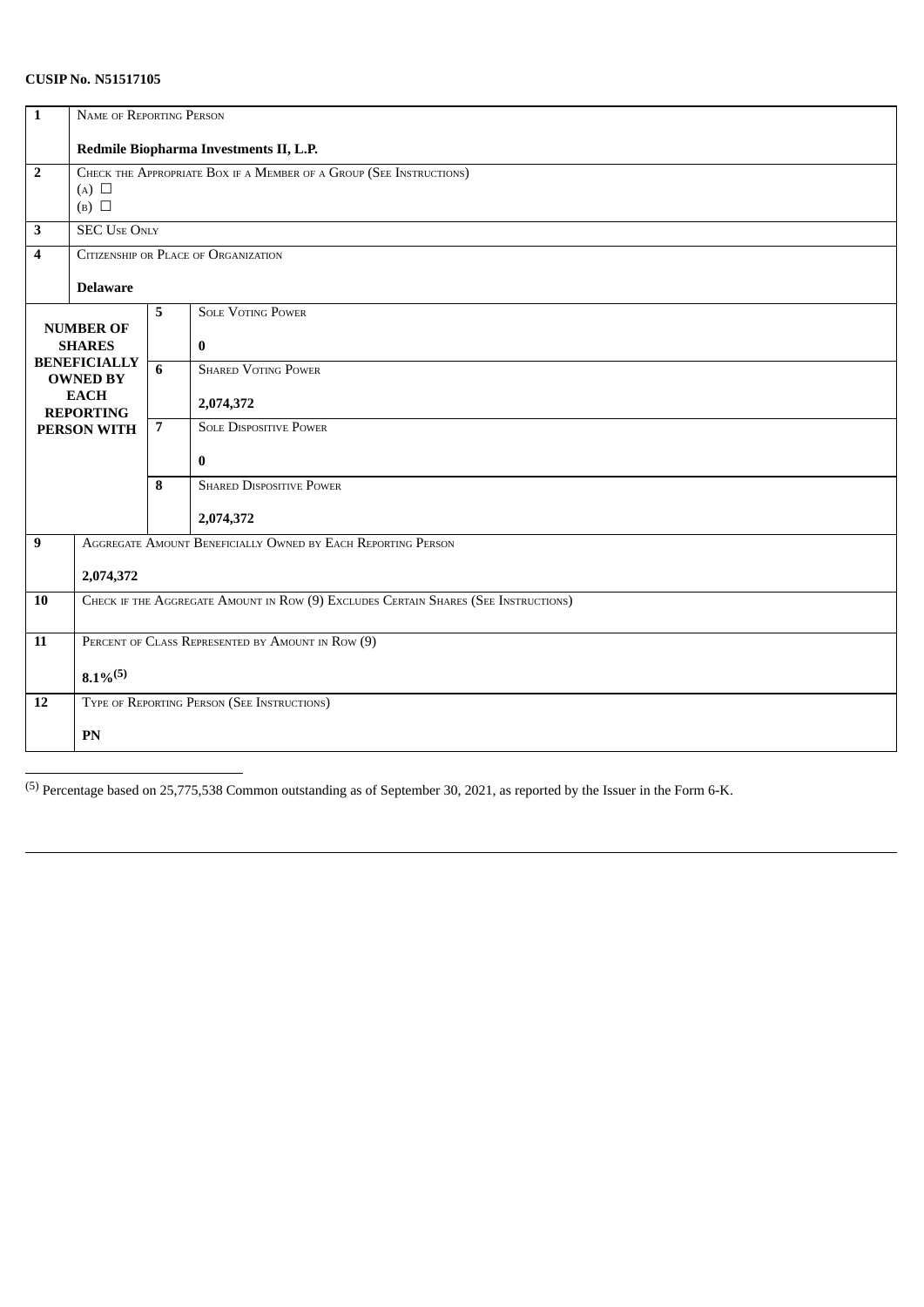## **Item 1.**

(a) Name of Issuer

LAVA Therapeutics N.V.

(b) Address of Issuer's Principal Executive Offices

Yalelaan 60, 3584 CM Utrecht, The Netherlands

### **Item 2.**

(a) Names of Persons Filing

Redmile Group, LLC Jeremy C. Green Redmile Biopharma Investments II, L.P.

(b) Address of Principal Business office or, if None, Residence

Redmile Group, LLC One Letterman Drive Building D, Suite D3-300 The Presidio of San Francisco San Francisco, California 94129

Jeremy C. Green c/o Redmile Group, LLC One Letterman Drive Building D, Suite D3-300 The Presidio of San Francisco San Francisco, California 94129

Redmile Biopharma Investments II, L.P. c/o Redmile Group, LLC One Letterman Drive Building D, Suite D3-300 The Presidio of San Francisco San Francisco, California 94129

(c) Citizenship

Redmile Group, LLC: Delaware Jeremy C. Green: United Kingdom Redmile Biopharma Investments II, L.P.: Delaware

(d) Title of Class of Securities

Common Shares, €0.12 par value

(e) CUSIP Number

N51517105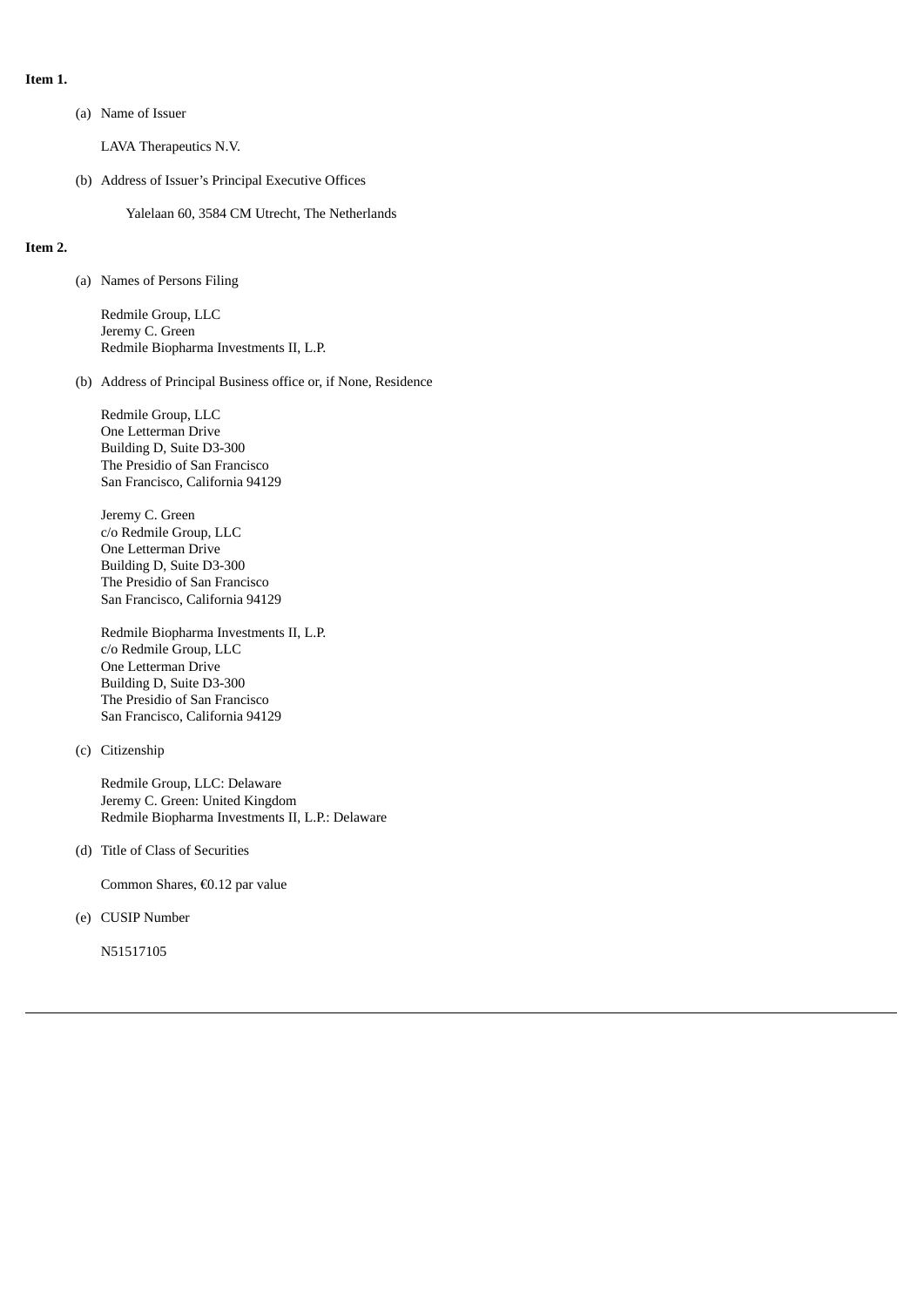- **Item 3.** If this statement is filed pursuant to §§ 240.13d-1(b) or 240.13d-2(b) or (c), check whether the person filing is a:
	- (a)  $\Box$  Broker or dealer registered under section 15 of the Act (15 U.S.C. 780);
	- (b)  $\Box$  Bank as defined in section 3(a)(6) of the Act (15 U.S.C. 78c);
	- (c)  $\Box$  Insurance company as defined in section 3(a)(19) of the Act (15 U.S.C. 78c);
	- (d) ☐ Investment company registered under section 8 of the Investment Company Act of 1940 (15 U.S.C 80a-8);
	- (e)  $\Box$  An investment adviser in accordance with § 240.13d-1(b)(1)(ii)(E);
	- (f)  $\Box$  An employee benefit plan or endowment fund in accordance with § 240.13d-1(b)(1)(ii)(F);
	- (g)  $\Box$  A parent holding company or control person in accordance with § 240.13d-1(b)(1)(ii)(G);
	- (h)  $\Box$  A savings associations as defined in Section 3(b) of the Federal Deposit Insurance Act (12 U.S.C. 1813);
	- (i)  $\Box$  A church plan that is excluded from the definition of an investment company under section 3(c)(14) of the Investment Company Act of 1940 (15 U.S.C. 80a-3);
	- (j)  $\Box$  A non-U.S. institution in accordance with § 240.13d-1(b)(1)(ii)(J);
	- (k)  $\Box$  Group, in accordance with § 240.13d-1(b)(1)(ii)(K). If filing as a non-U.S. institution in accordance with § 240.13d-1(b)(1)(ii)(J), please specify the type of institution:

### **Item 4. Ownership.**

(a) Amount beneficially owned:

Redmile Group, LLC – 2,816,196 (1) Jeremy C. Green – 2,816,196 (1) Redmile Biopharma Investments II, L.P. – 2,074,372 (2)

(b) Percent of class:

Redmile Group, LLC – 10.9% (3) Jeremy C. Green – 10.9% (3) Redmile Biopharma Investments II, L.P. – 8.1% (3)

- (c) Number of shares as to which Redmile Group, LLC has:
	- (i) Sole power to vote or to direct the vote:

 $\theta$ 

(ii) Shared power to vote or to direct the vote:

2,816,196 (1)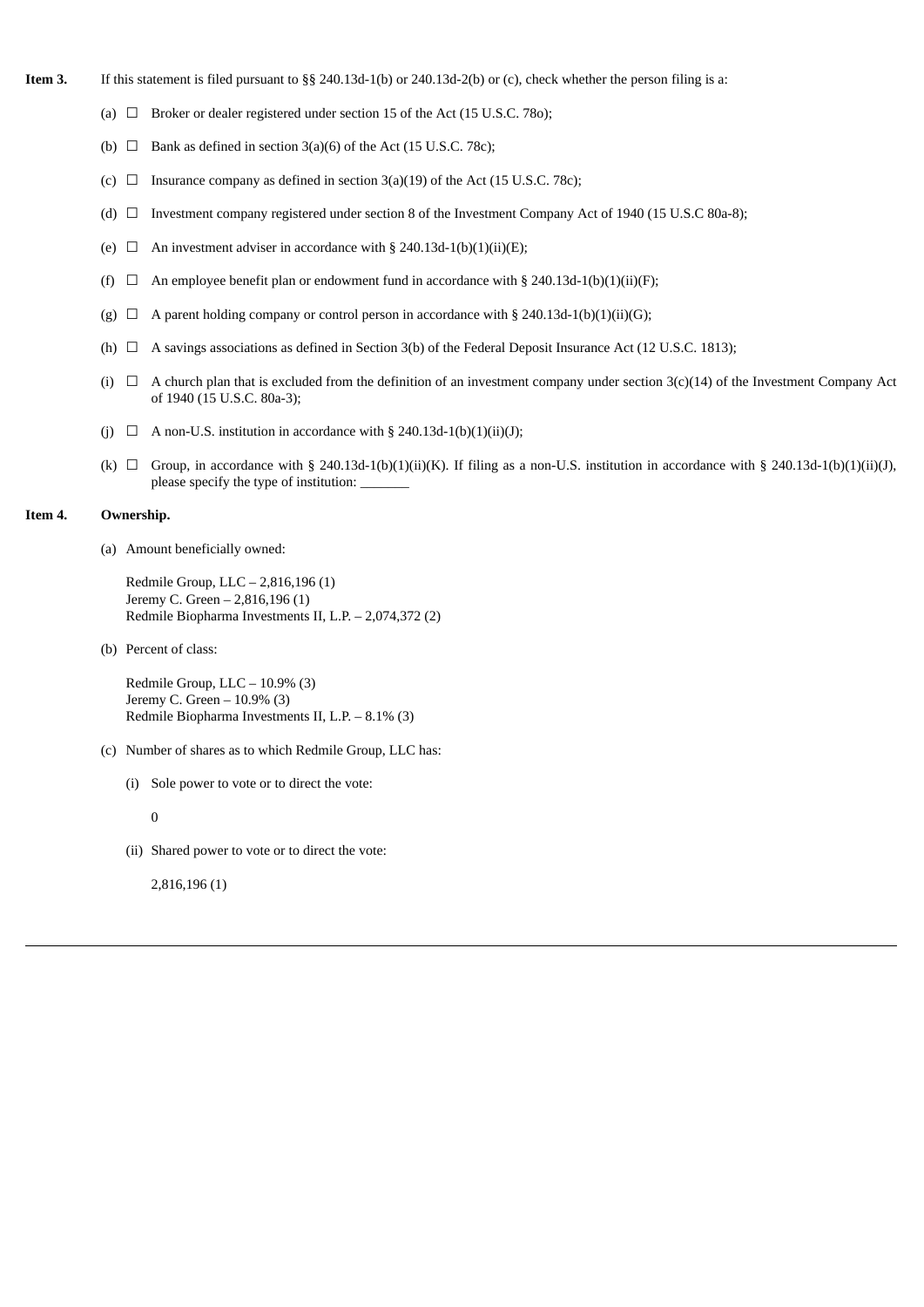(iii) Sole power to dispose or to direct the disposition of:

0

(iv) Shared power to dispose or to direct the disposition of:

2,816,196 (1)

Number of shares as to which Jeremy C. Green has:

(i) Sole power to vote or to direct the vote:

 $\overline{0}$ 

(ii) Shared power to vote or to direct the vote:

2,816,196 (1)

(iii) Sole power to dispose or to direct the disposition of:

 $\Omega$ 

(iv) Shared power to dispose or to direct the disposition of:

2,816,196 (1)

Number of shares as to which Redmile Biopharma Investments II, L.P. has:

(i) Sole power to vote or to direct the vote:

0

(ii) Shared power to vote or to direct the vote:

2,074,372 (2)

(iii) Sole power to dispose or to direct the disposition of:

0

(iv) Shared power to dispose or to direct the disposition of:

2,074,372 (2)

- (1) Redmile Group, LLC's and Jeremy C. Green's beneficial ownership of the Issuer's Common Shares is comprised of 2,816,196 Common Shares owned by certain private investment vehicles managed by Redmile Group, LLC, including Redmile Biopharma Investments II, L.P., which Common Shares may be deemed beneficially owned by Redmile Group, LLC as investment manager of such private investment vehicles. The reported securities may also be deemed beneficially owned by Jeremy C. Green as the principal of Redmile Group, LLC. Redmile Group, LLC and Mr. Green each disclaim beneficial ownership of these shares, except to the extent of its or his pecuniary interest in such shares, if any.
- (2) Redmile Biopharma Investments II, L.P.'s beneficial ownership of Common Shares is comprised of 2,074,372 Common Shares held directly by Redmile Biopharma Investments II, L.P.
- (3) Percentage based on 25,775,538 Common Shares outstanding as of September 30, 2021, as reported by the Issuer in the Form 6-K.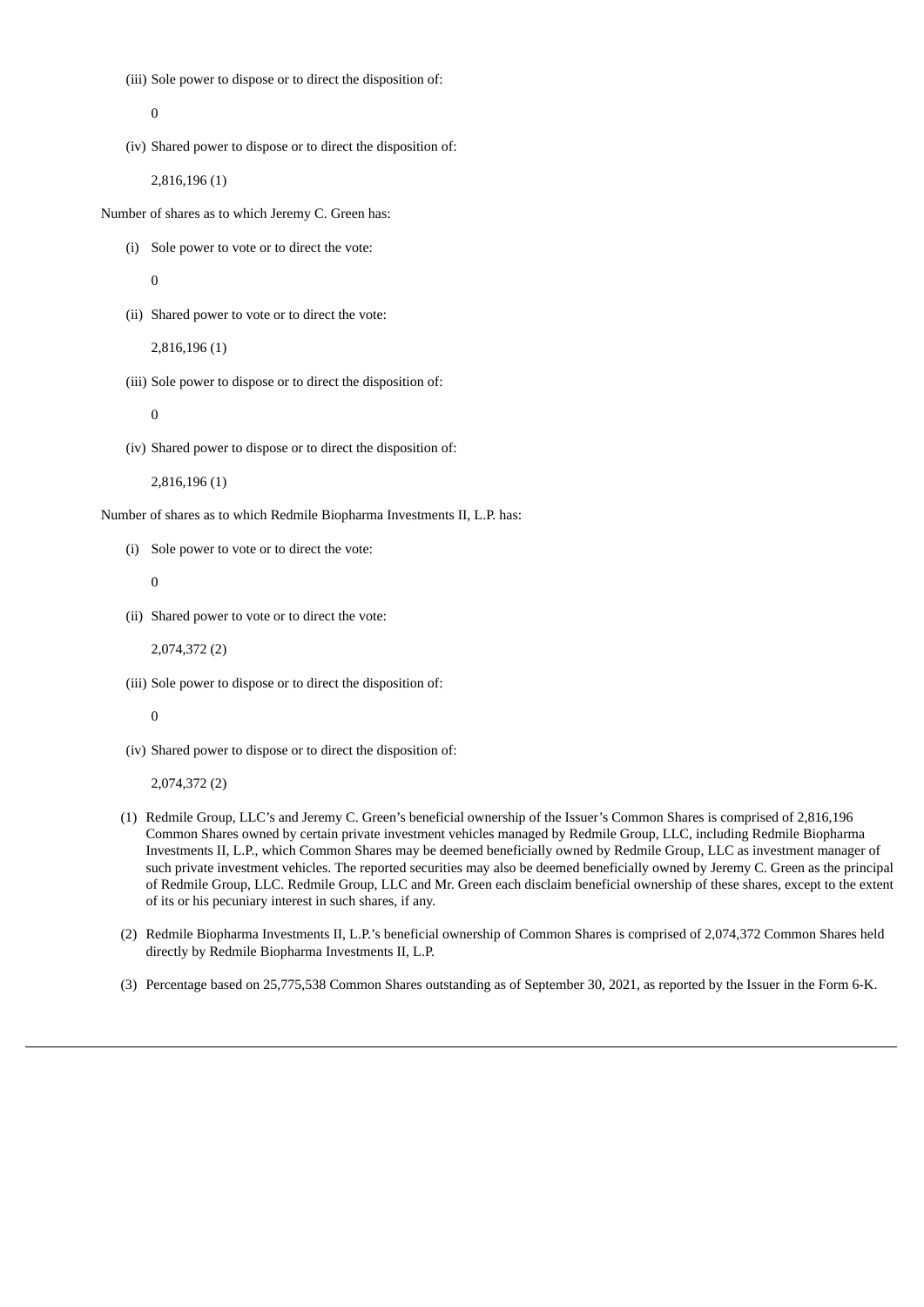## **Item 5. Ownership of Five Percent or Less of a Class.**

If this statement is being filed to report the fact that as of the date hereof the reporting person has ceased to be the beneficial owner of more than 5 percent of the class of securities, check the following  $\Box$ 

**Item 6. Ownership of More than Five Percent on Behalf of Another Person.**

N/A.

Item 7. Identification and Classification of the Subsidiary Which Acquired the Security Being Reported on By the Parent Holding Company **or Control Person.**

N/A

**Item 8. Identification and Classification of Members of the Group.**

N/A

**Item 9. Notice of Dissolution of Group.**

N/A

## **Item 10. Certifications.**

By signing below I certify that, to the best of my knowledge and belief, the securities referred to above were not acquired and are not held for the purpose of or with the effect of changing or influencing the control of the issuer of the securities and were not acquired and are not held in connection with or as a participant in any transaction having that purpose or effect, other than activities solely in connection with a nomination under § 240.14a-11.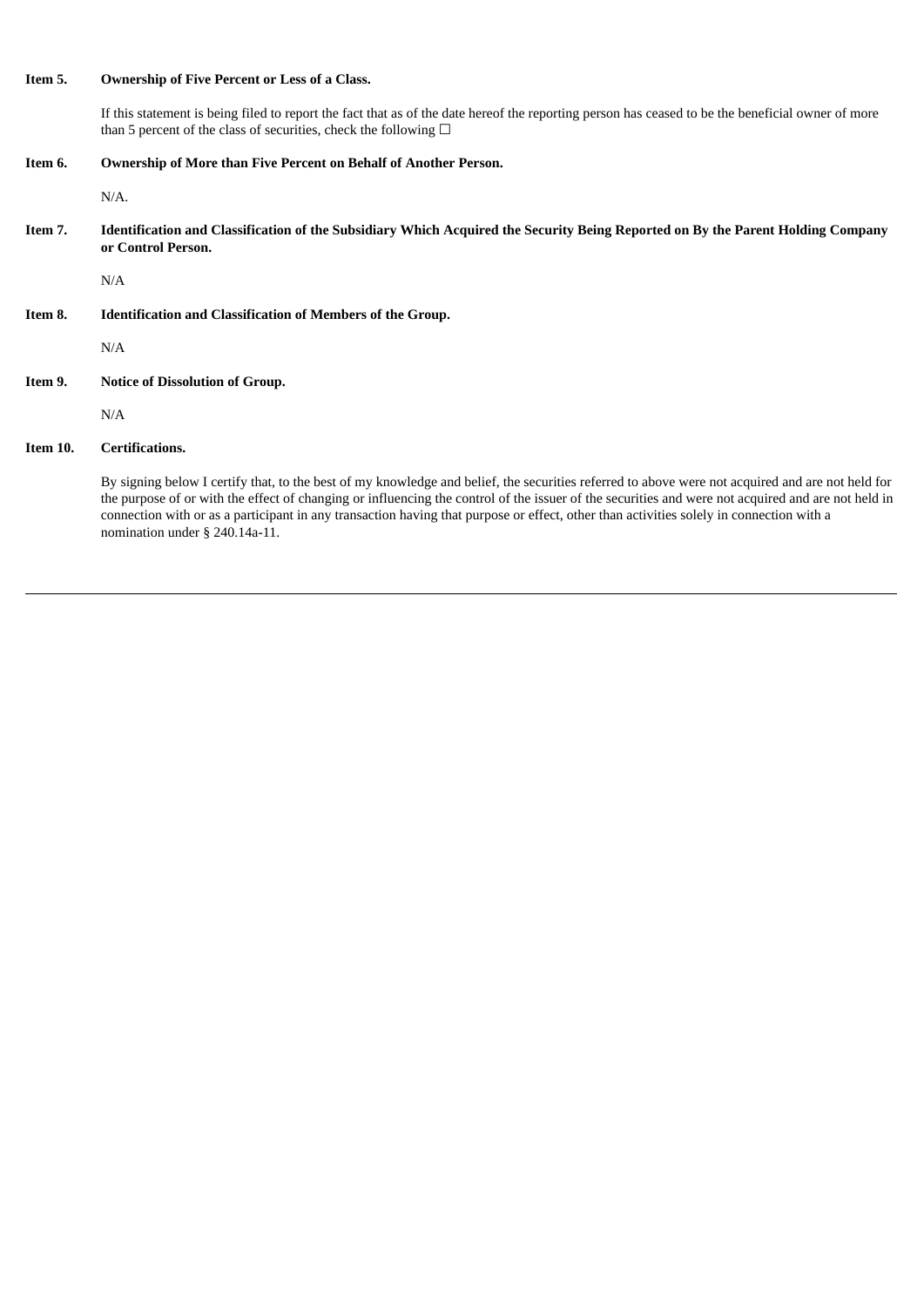### **SIGNATURE**

After reasonable inquiry and to the best of my knowledge and belief, I certify that the information set forth in this statement is true, complete and correct.

Date: February 14, 2022

## **Redmile Group, LLC**

By: /s/ Jeremy C. Green

Name: Jeremy C. Green Title: Managing Member

/s/ Jeremy C. Green

**Jeremy C. Green**

**Redmile Biopharma Investments II, L.P. By: Redmile Biopharma Investments II (GP), LLC, its general partner**

By: /s/ Jeremy C. Green

Name: Jeremy C. Green Title: Managing Member